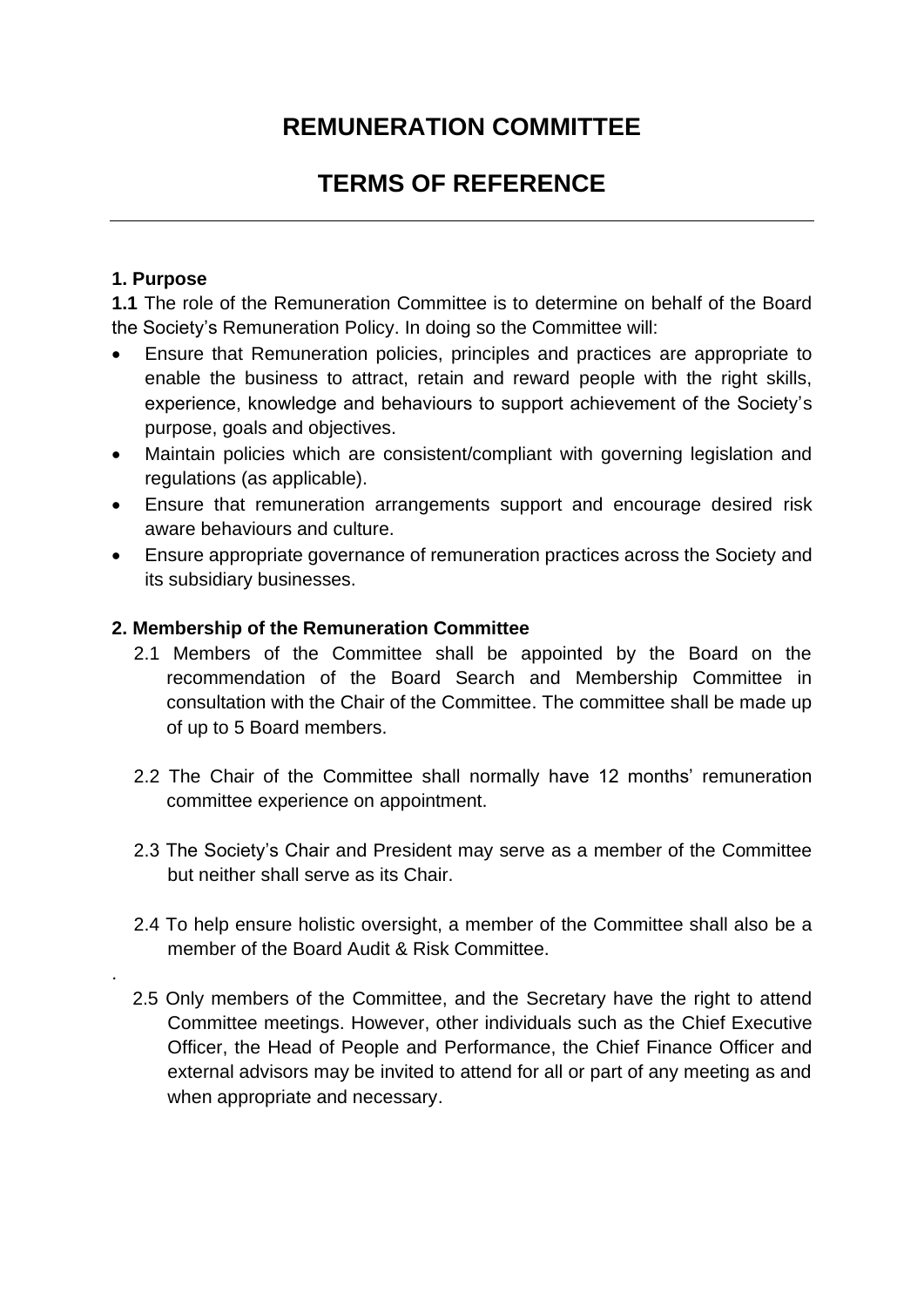## **3. Secretary**

The Secretary, or their nominee, shall act as the secretary of the Committee and will ensure that the Committee receive information and papers in a timely manner to enable full and proper consideration to be given to the issues.

#### **4. Quorum**

Meetings of the Committee shall be quorate where attended by a minimum of 3 Members.

#### **5. Meetings**

The Committee shall meet at least three times a year, once preferably close to the financial year-end, and at such other times as the Chair of the Committee shall require.

#### **6. Notice of Meetings**

- 6.1 Meetings of the Committee shall be convened by the Secretary of the Committee at the request of any of its members.
- 6.2 Unless otherwise agreed, notice of each meeting confirming the venue, time and date together with an agenda of items to be discussed, shall be forwarded to each member of the Committee, any other person required to attend and all other directors, no later than 5 days before the date of the meeting.
- 6.3 Supporting papers shall be sent to Committee members and to other attendees as appropriate, at the same time.

## **7. Minutes of Meetings**

- 7.1 The Secretary shall minute the proceedings and resolutions of all Committee meetings, including the names of those in attendance.
- 7.2 Draft minutes of Committee meetings shall be circulated promptly to all members of the Committee and the Chair of the Board.
- 7.3 Once approved, minutes should be circulated to all other members of the Board unless, in the opinion of the Committee Chair, it would be inappropriate to do so.

## **8. The Annual General Meeting**

The Chair of the Committee, or a nominated deputy, shall attend the Annual General Meeting and be prepared to respond to any member questions on the Committee's activities. In addition the Chair should seek engagement with members on significant matters related to the Committee's areas of responsibility.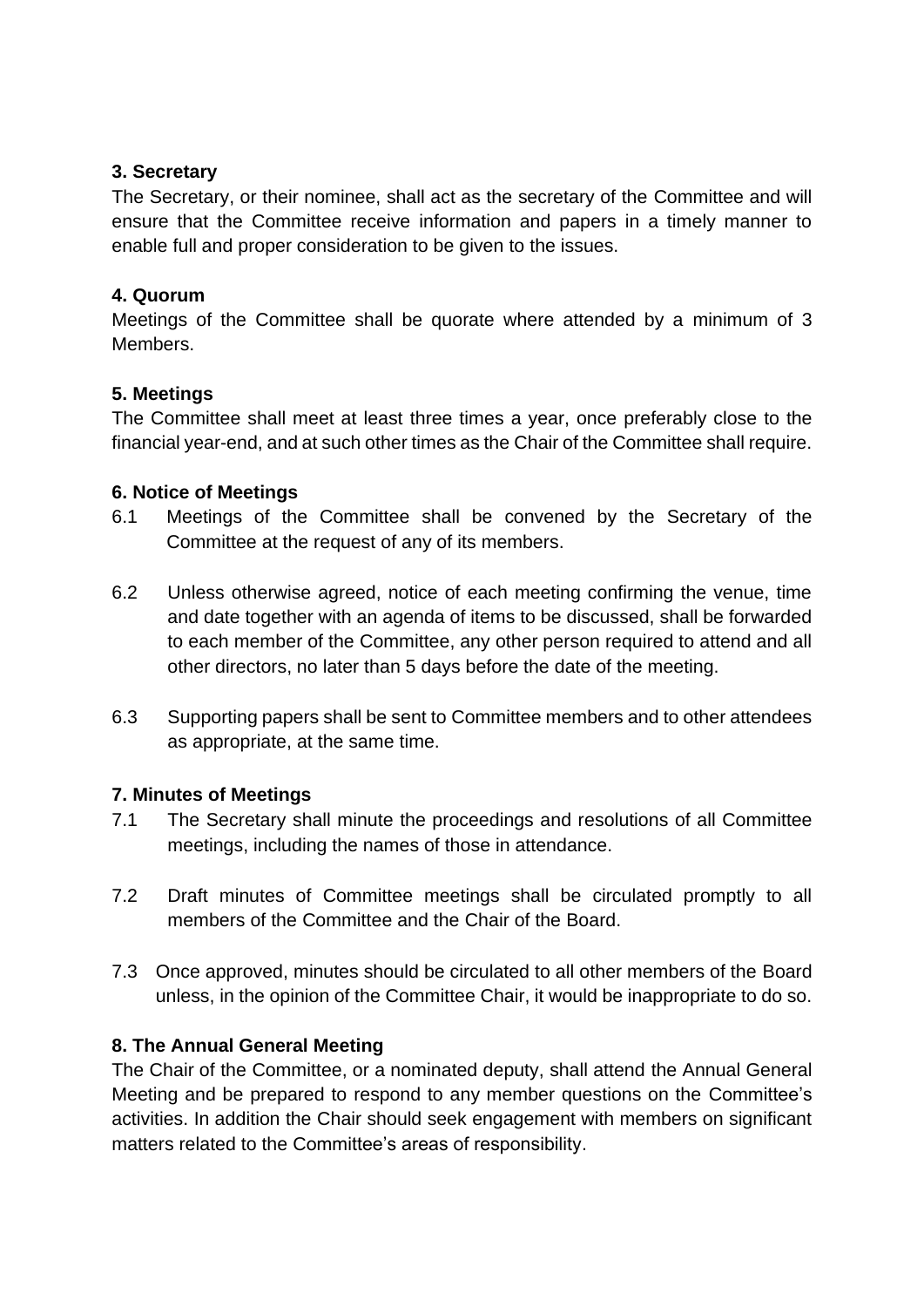#### **9. Duties**

The Committee shall carry out the duties below, for the Society and its subsidiary businesses:

- 9.1 Determine and agree on behalf of the Board the Society's Remuneration Principles and Policy ensuring alignment to the Society's business strategy, risk profile, values, regulatory requirements and the long-term interests of the Society and its members and other stakeholders.
- 9.2 In determining remuneration arrangements the Committee shall review and agree: the overall market positioning of remuneration packages, individual base salaries and increases; the design of, and targets for, annual and long-term incentive/bonus arrangements and set relevant targets for performance related schemes; and pension arrangements. The Committee shall obtain reliable, up to date information about remuneration in other businesses of comparable scale and complexity.
- 9.3 Ensure that the remuneration arrangements in place are transparent, avoid complexity, are easy to understand and support effective engagement with Members and Colleagues.
- 9.4 Have delegated responsibility for determining the policy for directors' remuneration and setting remuneration for the Chief Executive Officer, the Group Secretary and in consultation with the Chief Executive Officer for colleagues reporting directly to the Chief Executive Officer and colleagues reporting directly to an individual who reports directly to the Chief Executive Officer and (including variable remuneration and performance targets) in accordance with the Principles and Provisions of the Code.
- 9.5 Assess with regard to variable pay, the achievement of performance targets and shall have the discretion to override formulaic outcomes and to recover and/or withhold sums or bonus payments under appropriate specified circumstances (including the application of malus and clawback arrangements).
- 9.6 Provide the necessary oversight in order to be satisfied that remuneration polices are operating as intended.
- 9.7 Within the terms of the agreed policy and in consultation with the Chair determine the total individual remuneration package of the Chief Executive Officer and Group Secretary including bonuses and incentive payments.
- 9.8 Oversee the Society's strategy for ensuring that no form of gender pay discrimination is present in pay structures.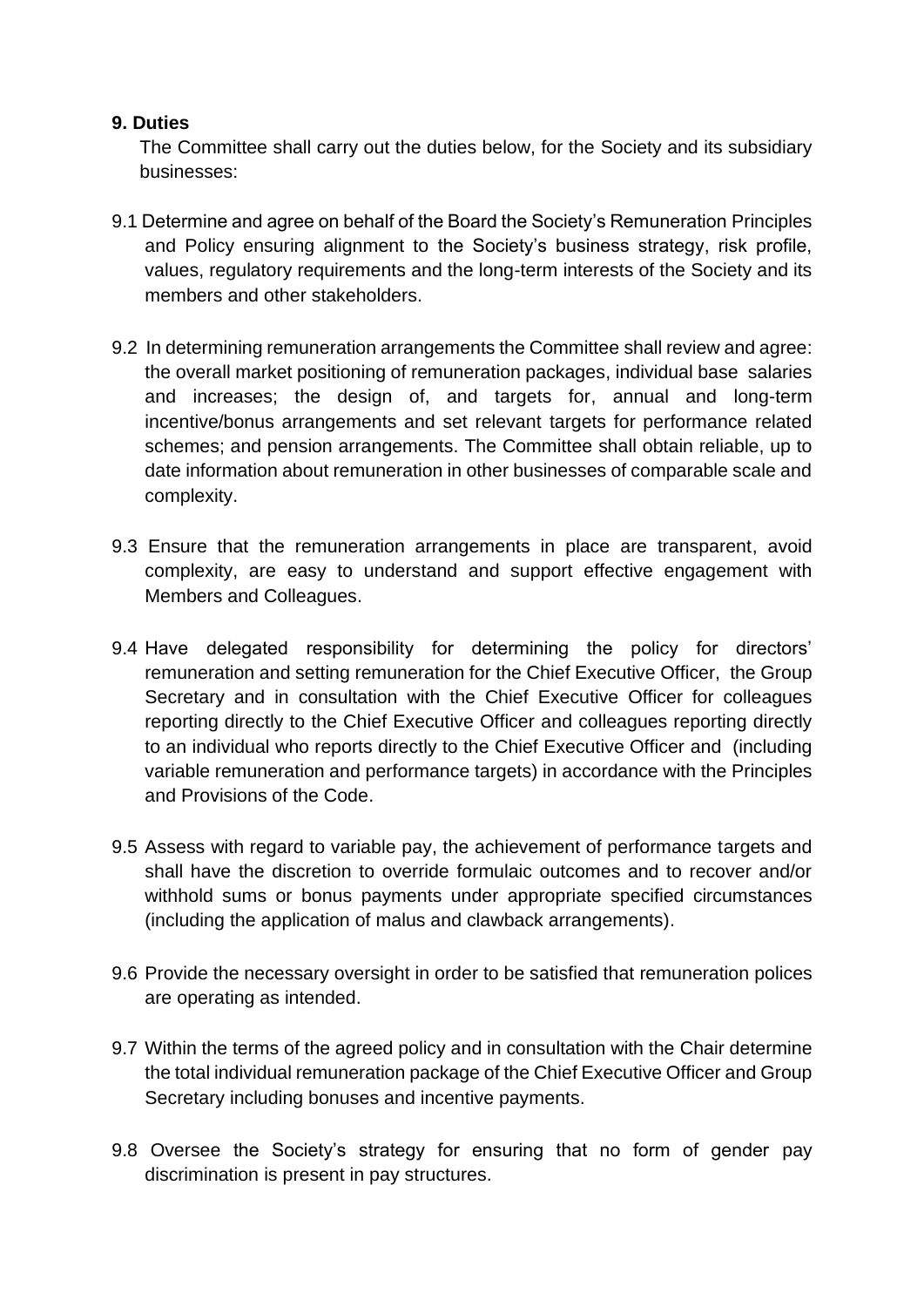- 9.9 Review the Society's workforce remuneration and related policies ensuring that this is taken into account when deciding the pay of senior leaders within the business and supports the Society's culture and strategy.
- 9.10 Determine and agree with the board a policy for compensation for loss of office for directors, the CEO, the Secretary and such other members of the Senior Leadership team.
- 9.11 In consultation with the CEO monitor the total individual remuneration packages, objectives and performance of each member of the Senior Leadership team
- 9.12 Agree the policy for authorising claims for expenses from the CEO, Secretary, Senior Leadership team members, directors (including the Society's Chair)

#### **10. Reporting Responsibilities**

- 10.1 The Committee Chair shall report formally to the Board on its proceedings after each meeting on all matters within the Committee's duties and responsibilities and shall also formally report to the Board on how it has discharged its responsibilities.
- 10.2 The Committee shall make whatever recommendations to the Board it deems appropriate on any area within its remit where action or improvement is needed.
- 10.3. The Committee shall produce a report of the Society's Remuneration Policy and practices which will form part of the Society's annual report and ensure that each year it is put to members for and advisory vote at the AGM.
- 10.4 If the Committee has appointed remuneration consultants, the consultant should be identified in the annual report alongside a statement about any other connection it has with the Society or individual directors
- 10.5 The Committee shall make a statement in the annual report about its activities, the process used to make appointments to the senior leadership team and explain if external advice or open advertising has been used.

## **11. Governance**

- 11.1 When determining executive remuneration policy and practices, consider the Code requirements for equity, transparency and alignment to the ICA Values and Principles.
- 11.2 As a general point of governance no director or senior manager shall be involved in any decisions as to their own remuneration outcome. Society members are to